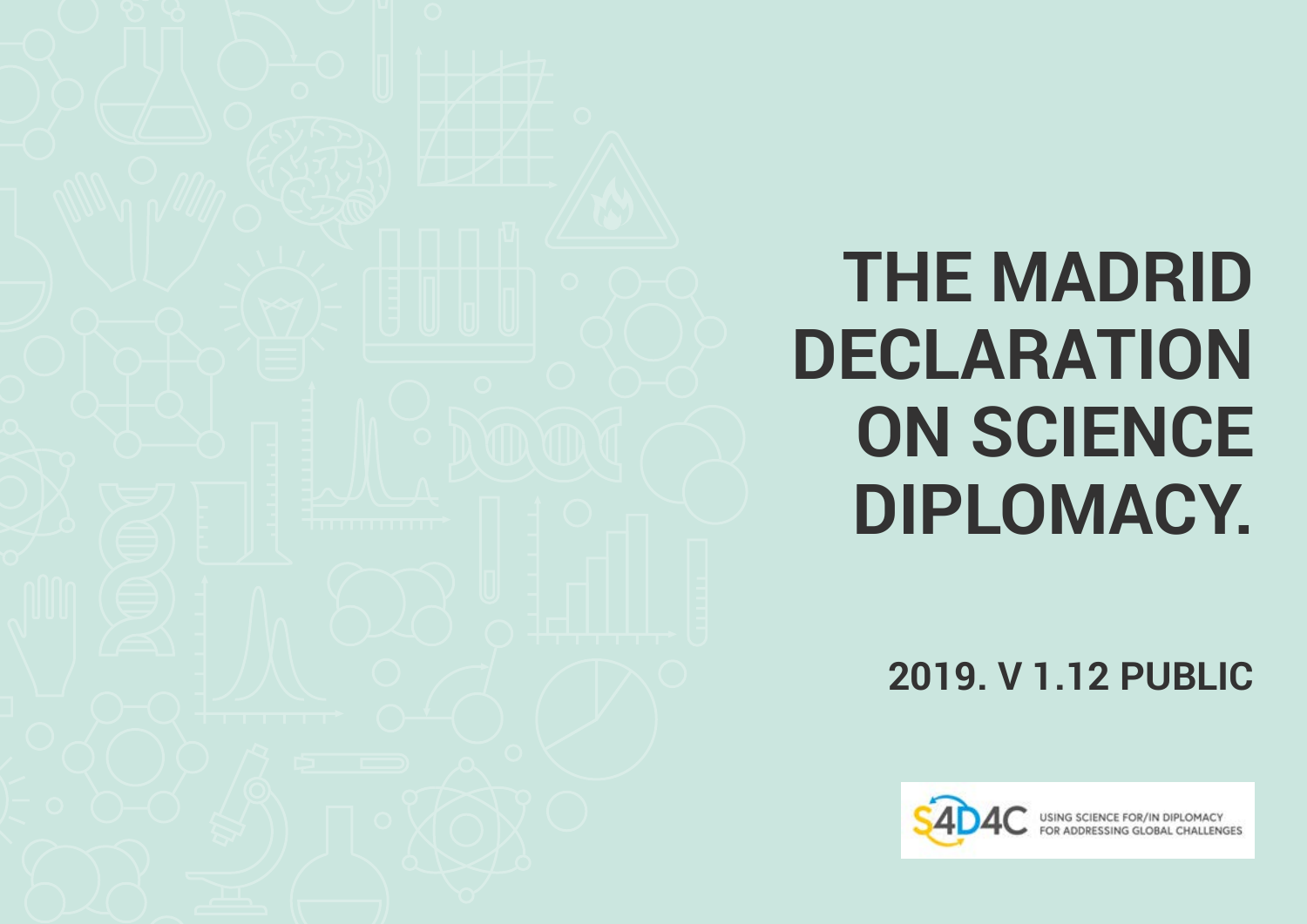## **preamble**

Science diplomacy has long been a tool to develop bilateral and multilateral relationships. However, the definition and applications of science diplomacy have broadened considerably in recent years. This conceptual broadening coincides with the growing understanding that science and technology underpin so many of the challenges and opportunities that current societies face, whether as a driver or a potential solution. Integrating science into foreign policy to not only advance national interests but also to tackle shared global challenges is an appropriate response.

In this context, the EU Horizon 2020-funded project S4D4C "Using science in /for diplomacy for addressing global challenges" organized the conference "EU Science Diplomacy beyond 2020" in Madrid in December 2018. At this event, experts from around the world discussed the present and future of science diplomacy, its fundamental role in addressing global challenges and the requirements to harness its full potential in the EU and beyond.

As a result of these fruitful discussions this "Madrid Declaration on Science Diplomacy" was signed by a group of high-level experts who contributed to the conference.

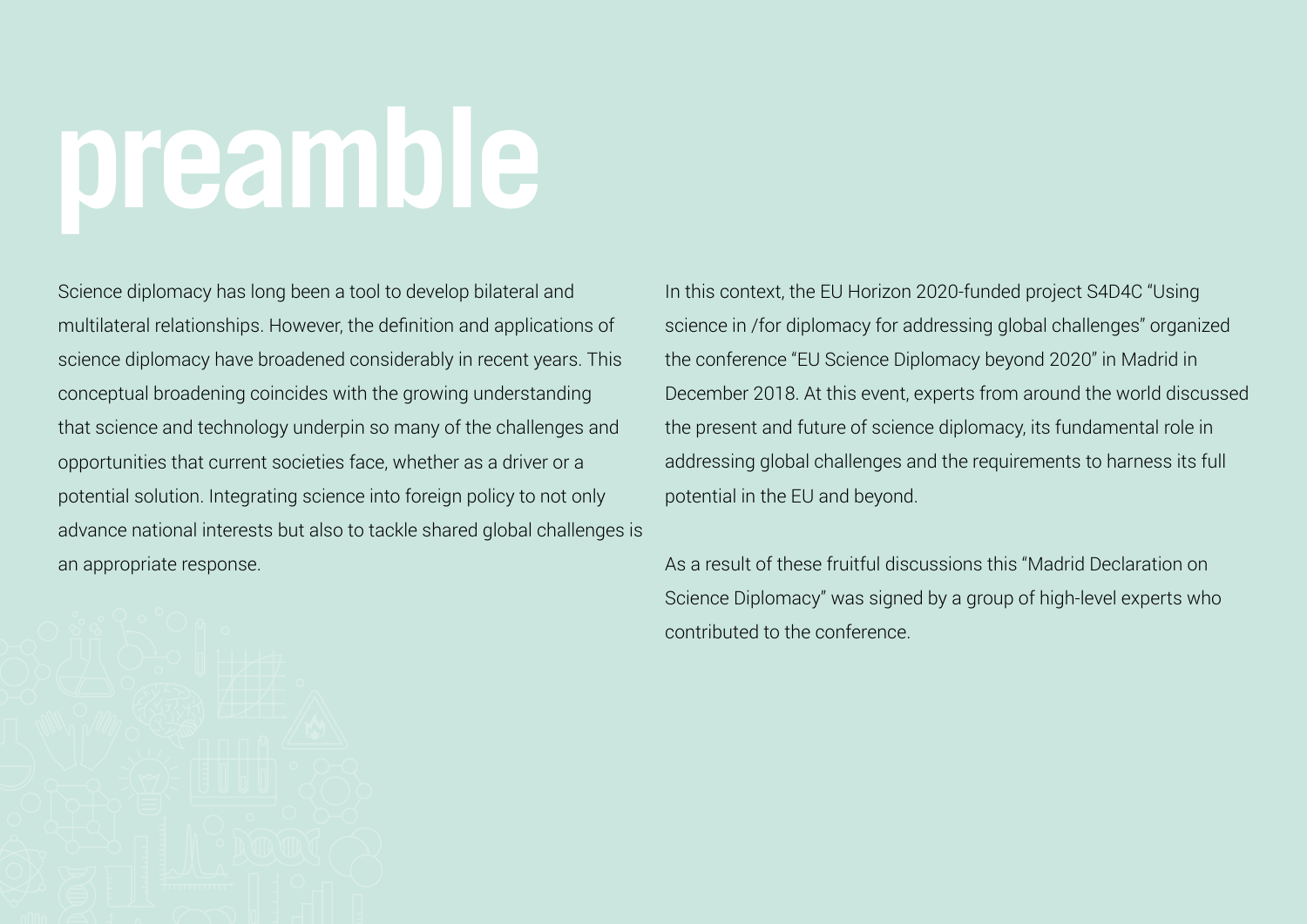# **vision**

The "Madrid Declaration on Science Diplomacy" aims to foster agreement and raise awareness about the need to strengthen science diplomacy strategies and practices world-wide for the support of universal scientific and democratic values. These strategies are required to suitably include science and technology as key dimensions of foreign policy and international relationships at different political levels. This confluence of interests must be in the benefit of both the scientific endeavor as well as legitimate broader political and societal objectives.

Science diplomacy, in the context of this Declaration, is understood as a series of practices at the intersection of science, technology and foreign policy. The renewed interest in science diplomacy comes in response to identified challenges at the interface of science and foreign policy, where a greater scientific voice could add value to both bi- and multilateral discussions and decisions about our shared global concerns. Joint science diplomacy objectives are possible where

actors converge around such common challenges. Therefore, science diplomacy goes beyond international science collaboration, as it tackles interests that go beyond the scientific ones and may directly or indirectly serve to advance diplomatic goals. The Madrid conference highlighted the growing importance of science diplomacy on a global level. One important role for science diplomacy, in this regard, is to build bridges between science, technology and innovation practices, national and regional interests, as well as global challenges. We firmly believe that:

(1) Science diplomacy is often not fully exploited at all levels of governance, and especially at supranational levels;

(2) More explicit science diplomacy strategies at national and supranational levels would allow for a more effective alignment of interests and a more efficient coordination of resources.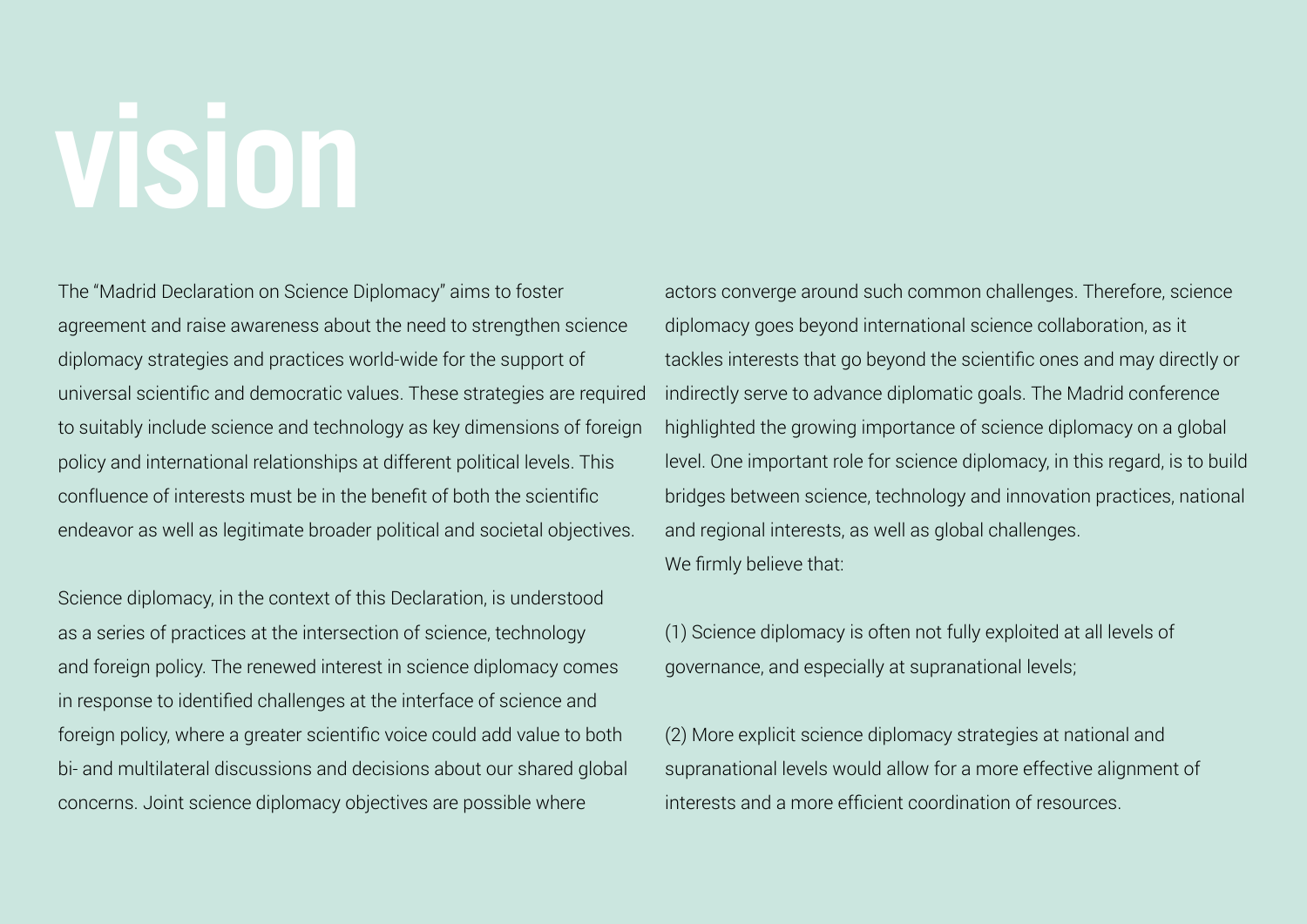### **benefits of science diplomacy**

We firmly believe that the potential of science diplomacy is yet to be fully realized. It includes:

Endeavours to address global challenges. Science and technology are global enterprises. Together with other tools in diplomacy, science diplomacy can facilitate the identification of common global challenges. Coordinated scientific efforts can help to address these global challenges. The relationship between global challenges and scientific practices goes both ways. Efforts to achieve the "Sustainable Development Goals" are an example of how global challenge-related policy-making and scientific research must be in constant dialogue.

More productive and sustainable international relations at multilateral and bilateral levels owing their interaction with science and technology. The precondition for this is that scientific activities are considered but not appropriated by broader political rationales.

Evidence-informed foreign policy supported by science and technology, aiming at substantive and resilient international agreements, treaties and policies.

Better conditions for scientific activities due to the contribution of foreign policy agendas. Diplomacy, with the support of the scientific community, has a particular role to play in the implementation of larger scientific initiatives and projects (e.g. research infrastructures, joint programmes, etc.).

#### Improved interfaces between science and public policies.

Science diplomacy can contribute to eliminating cultural, sectoral, and knowledge barriers between different actors such as policymakers, researchers, diplomatic bodies and civil society.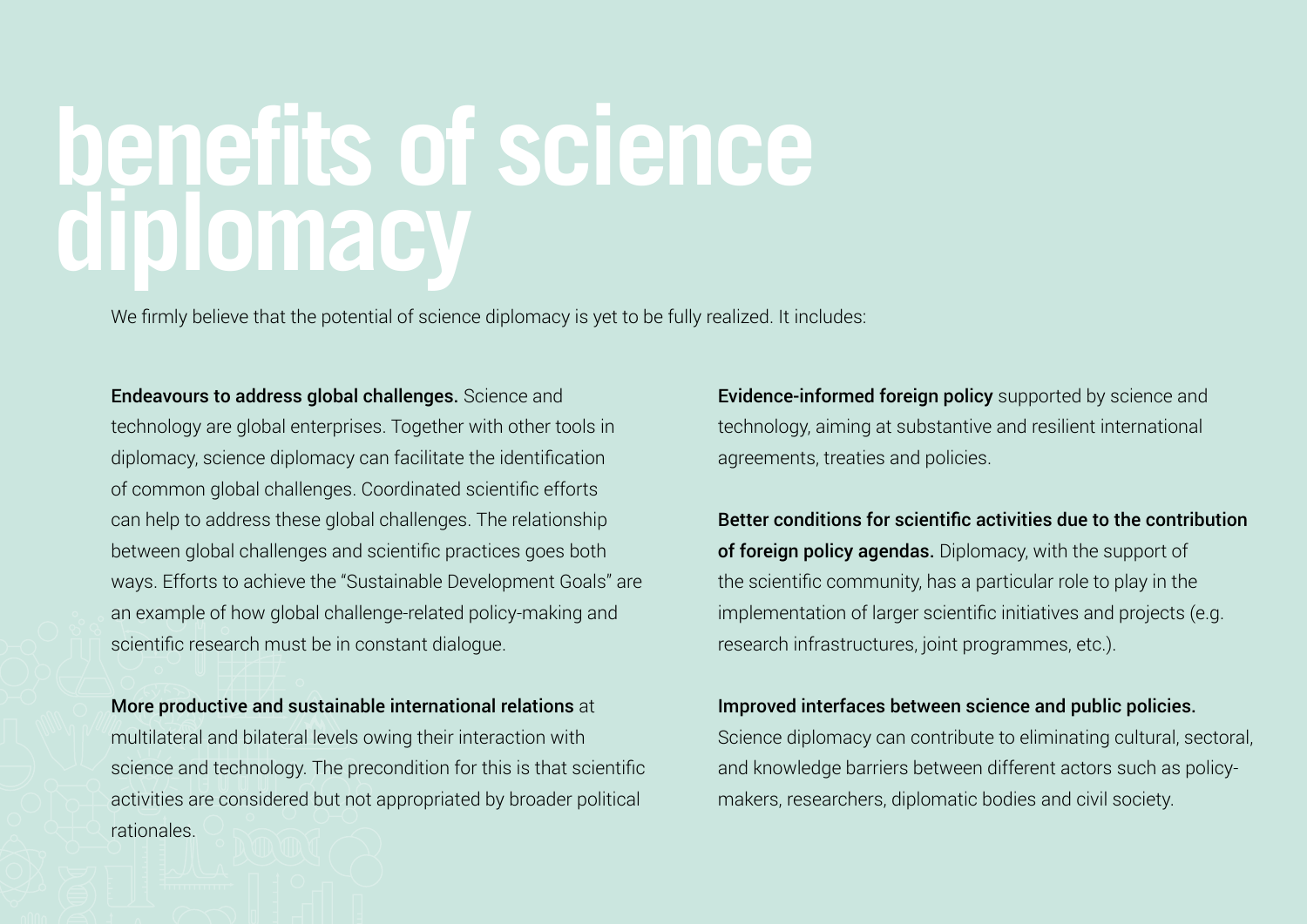## **principles to foster science diplomacy worldwide**

Value for citizens: governments, diplomats and researchers are encouraged to acknowledge and demonstrate science diplomacy as a fundamental and universal tool to improve international relations in general.

Methodological diversity: consider explicit and implicit types of science diplomacy objectives. This involves acknowledging that not all relevant science diplomacy practices are labelled as such. Putting the science diplomacy label on a given project, programme or policy is a strategic choice.

Demonstrable impact: the potential positive effects of science diplomacy need to be measured and recognized. At the same time, there may be unintended side effects that need to be acknowledged and assessed. Public policies not relating to science diplomacy may also have unintended effects in the realm of science diplomacy.

Evidence-informed: in foreign affairs-related policies in relevant areas. This knowledge can be content-related (e.g. scientific evidence on climate change, global inequality, cyber security), context-related (e.g. knowledge about a specific innovation system) or process-related (e.g. evaluative knowledge on the effects and the outcome of science diplomacy interventions).

Collaboration and inclusion: science diplomacy is a multi-actor effort in which diplomats, scientists and science managers as well as other non- state actors can have a role and can contribute to its deployment. This applies at the local, regional, national and international level.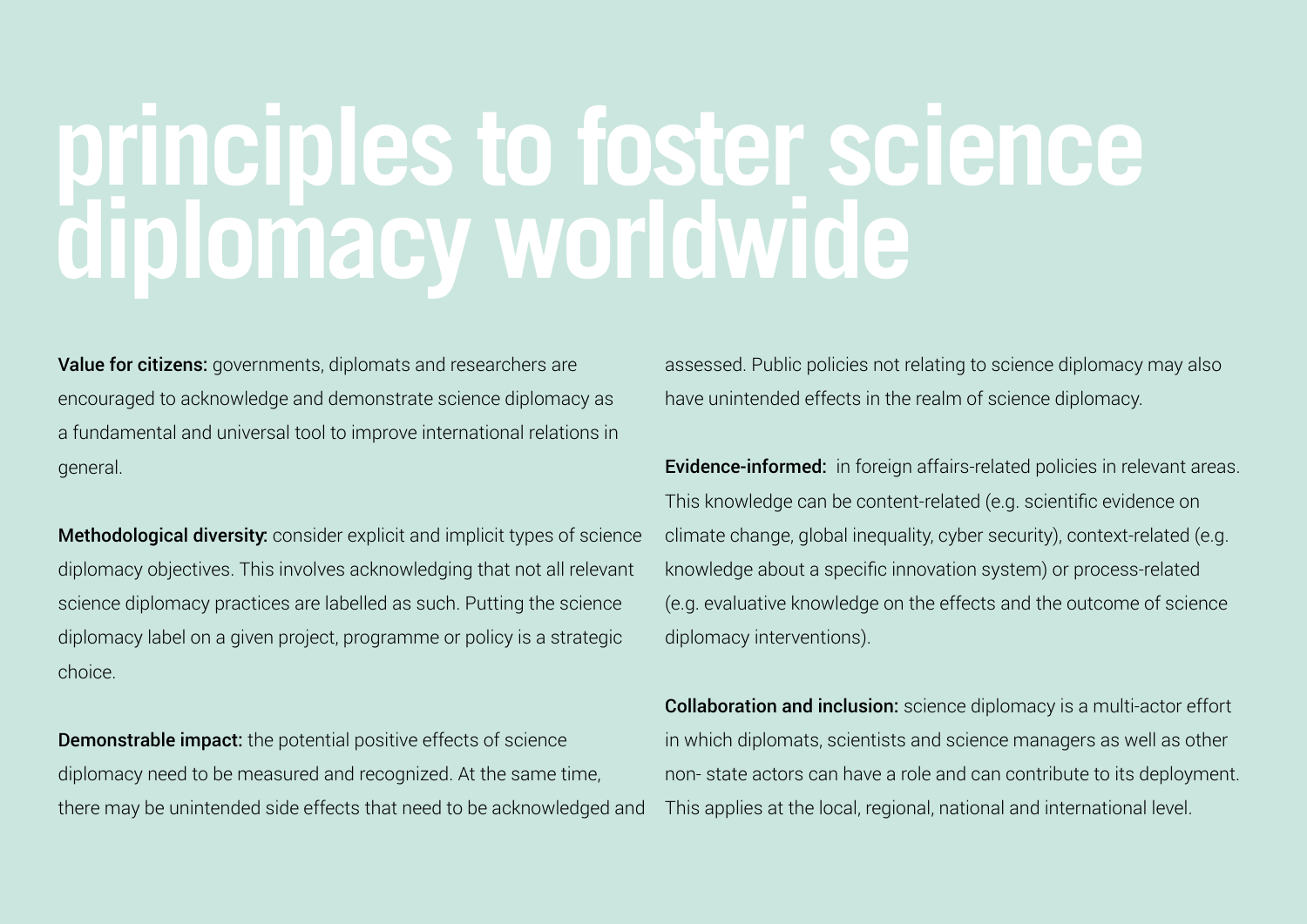This innovative model brings new governance and coordination mechanisms that need to be managed in dialogue with all stakeholders.

Capacity building: All stakeholders involved in science diplomacy will benefit from exchange and suitable capacity building activities. Therefore, cutting-edge, interdisciplinary, intergenerational, interactive training modules are needed. These will enable diplomats, public officials and scientists to cooperate in an efficient way, strengthening future science diplomacy. This capacity building runs in parallel to the need to establish new science diplomacy positions such as science advisors in foreign ministries, scientific staff at Embassies, etc., which will also foster new career paths for science diplomacy professionals.

Independence of science: science is an extremely useful tool for addressing global challenges and for improving international relationships as long as it is not distorted by ideological goals.

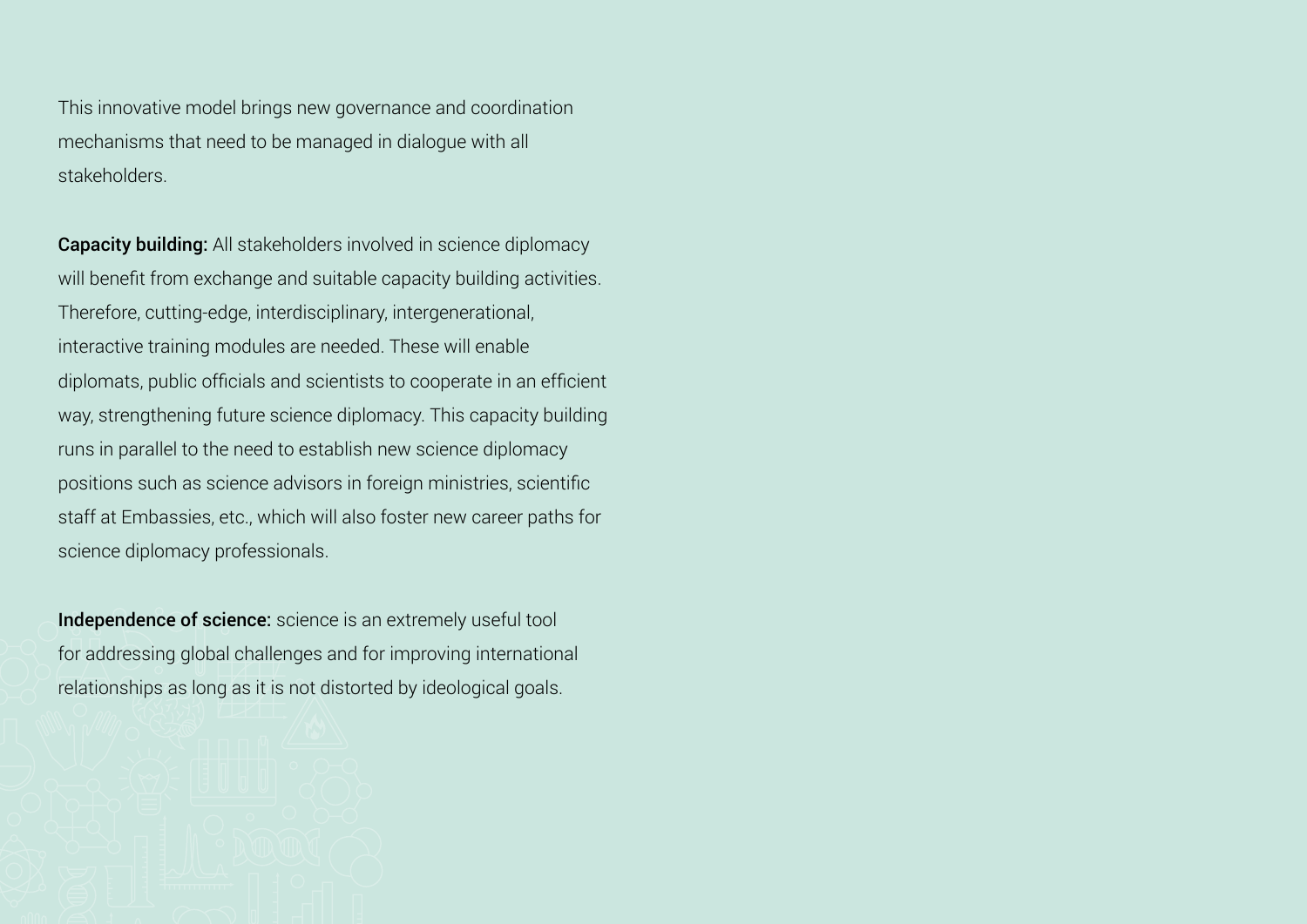| <b>Name</b>         | <b>Surname</b> | <b>Position</b>                                                                                                              |
|---------------------|----------------|------------------------------------------------------------------------------------------------------------------------------|
| Reham               | Abo-Shnaf      | Researcher, Plant Protection Research Institute<br>(PPRI), Egypt                                                             |
| Muhammad            | Adeel          | Career Diplomat, Ministry of Foreign Affairs,<br>Pakistan                                                                    |
| Yousuf              | Al Bulushi     | Head of Science, Knowledge and Technology<br>Transfer Office (SKTT) Ministry of Foreign Affairs,<br>Oman                     |
| Katalin             | Alföldi        | Policy Officer and Grant Coordinator, European<br>Cooperation in Science and Technology (COST)                               |
| Khaled              | Alhazmi        | King Abdulaziz City for Science and Technology,<br>Saudi Arabia                                                              |
| Nelva               | Alvarado       | Researcher, University of Panama                                                                                             |
| Orhan               | Alta           | Professor, Istanbul Technical University, Turkey                                                                             |
| Ana                 | Anselmo        | International Matters, Helmholtz-Zentrum Berlin für<br>Materialien und Energie, Germany                                      |
| Karina<br>Elizabeth | Aquino Valle   | Coordinator of Multilateral Cooperation, Ministry<br>of Foreign Affairs and International Cooperation,<br>Honduras           |
| Francisco<br>Emilio | Argote Vega    | Lecturer, Universidad Mariana, Pasto, Colombia;<br>and Universidad Miguel Hernández, Alicante, Spain                         |
| Cristina            | Arias-Navarro  | Scientific Programme Manager, French National<br>Research Institute for Agriculture, Food and<br>Environment (INRAE), France |
| <b>Fwert</b>        | Aukes          | Post-doctoral Researcher, University of Twente, the<br>Netherlands                                                           |
| Chagun              | Basha          | Policy Fellow, DST's Policy Research Centre, Indian<br>Institute of Science (IISc), Bangalore, India                         |
| Zukhra              | Bektepova      | Project Officer, Comprehensive Nuclear-Test-Ban<br>Treaty Organization (CTBTO)                                               |
| Yoran               | Beldengrün     | Mercator Fellow on International Affairs 18/19 in<br>Science Diplomacy                                                       |

| Name      | Surname         | <b>Position</b>                                                                                                                                                                                                                                                                                                                                                                                                                    |
|-----------|-----------------|------------------------------------------------------------------------------------------------------------------------------------------------------------------------------------------------------------------------------------------------------------------------------------------------------------------------------------------------------------------------------------------------------------------------------------|
| Aranzazu  | Berbery-Alvarez | Railway Engineering Researcher and Associated<br>Professor, Technological University of Panama,<br>Panama                                                                                                                                                                                                                                                                                                                          |
| Sarah     | Beringer        | Head of Strategy & Communication, German<br>Historical Institute Washington, USA                                                                                                                                                                                                                                                                                                                                                   |
| Paul      | <b>Berkman</b>  | Director, Science Diplomacy Center, Tufts<br>University, USA                                                                                                                                                                                                                                                                                                                                                                       |
| Mahantesh | <b>Biradar</b>  | Postdoctoral Fellow, Institute of Biomedical<br>Sciences, Academia Sinica, Taiwan                                                                                                                                                                                                                                                                                                                                                  |
| Marta     | Božina Beroš    | Associate Professor, University of Pula, Croatia                                                                                                                                                                                                                                                                                                                                                                                   |
| Philipp   | Brugner         | Project Manager, Centre for Social Innovation (ZSI),<br>Austria                                                                                                                                                                                                                                                                                                                                                                    |
| Neha      | <b>Bhutani</b>  | Postdoctoral Researcher, Montreal Neurological<br>Institute, McGill University, Canada                                                                                                                                                                                                                                                                                                                                             |
| Veronica  | Buccheri        | Senior Specialist, International Relations Service,<br>National Institute of Nuclear Physics (INFN), Italy                                                                                                                                                                                                                                                                                                                         |
| Melody B. | <b>Burkins</b>  | Associate Director, John Sloan Dickey Center<br>for International Understanding, Dartmouth<br>College. Chair, US National Academies' Board<br>on International Scientific Organizations (BISO).<br>Governing Board, International Science Council<br>(ISC). Senior Fellow, UArctic Institute of Arctic<br>Policy. Advisory Board, Science Diplomacy Division<br>of International Network of Government Science<br>Advisors (INGSA) |
| Cecilia   | Cabello         | General Director, Spanish Foundation for Science<br>and Technology (FECYT)                                                                                                                                                                                                                                                                                                                                                         |
| Johana    | Cabrera         | Director, Science Connect, Chile                                                                                                                                                                                                                                                                                                                                                                                                   |
| Reina     | Camacho Toro    | Research Scientist, Laboratoire de Physique<br>Nucléaire et de Hautes Energies (LPNHE/CNRS),<br>ATLAS experiment at CERN, France                                                                                                                                                                                                                                                                                                   |
| Montaña   | Cámara          | Professor in Food Science and Nutrition, Faculty<br>of Pharmacy, University Complutense of Madrid,<br>Spain                                                                                                                                                                                                                                                                                                                        |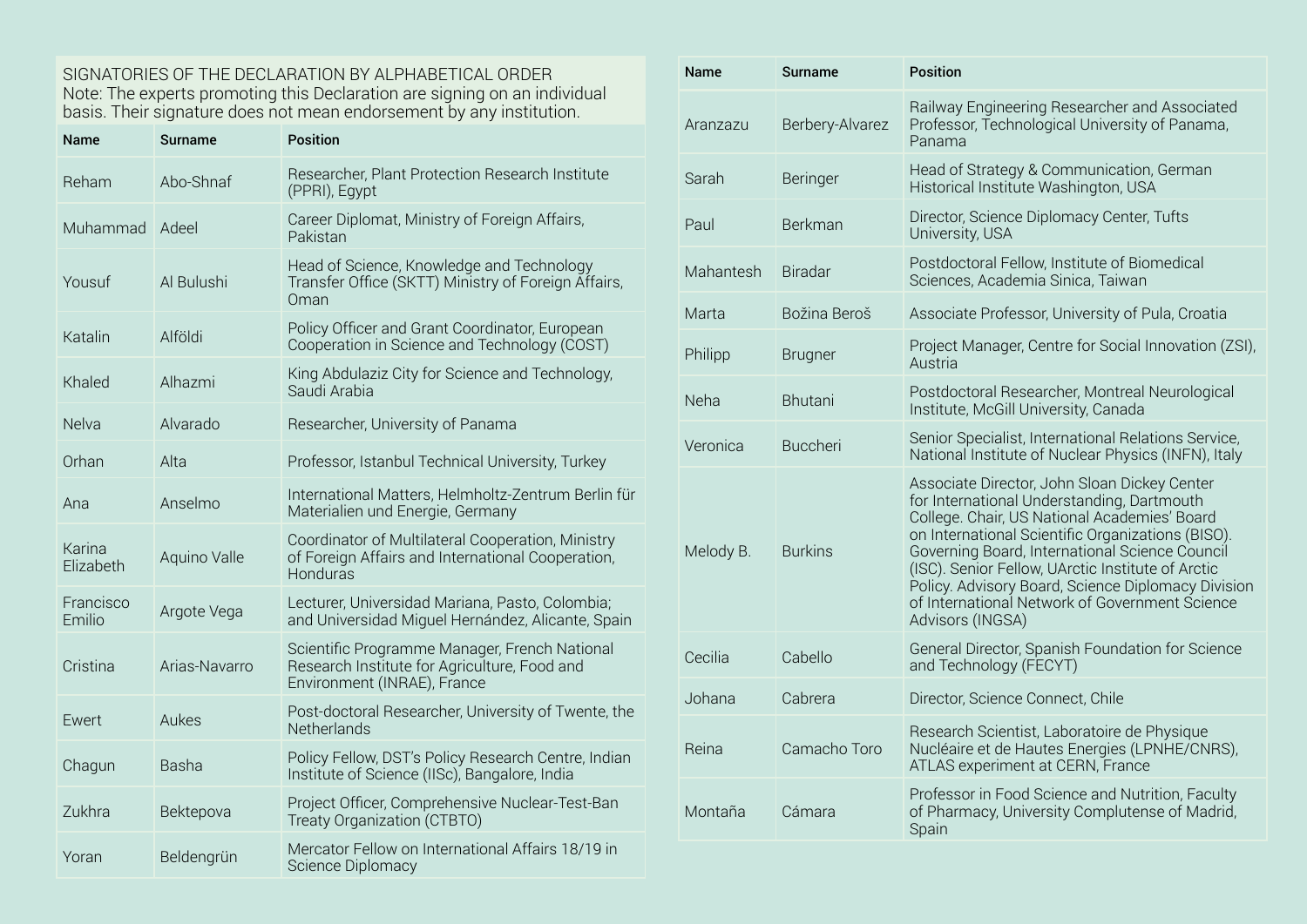| Name               | <b>Surname</b>          | <b>Position</b>                                                                                                                             |  |
|--------------------|-------------------------|---------------------------------------------------------------------------------------------------------------------------------------------|--|
| Franklin           | Carrero-Martínez        | Board Director, National Academy of Sciences, USA                                                                                           |  |
| Isabel             | Carrilero               | Associate Director, Industry Association of Navarra,<br>Spain                                                                               |  |
| María<br>Esmeralda | Castelló Gómez          | Associate Professor of Research, Instituto de<br>Investigaciones Biológicas Clemente Estable,<br>Ministry of Education and Culture, Uruguay |  |
| Sara               | Cebrián                 | Science and Innovation Attaché, UK-Science and<br>Innovation Network (SIN-UK), British Embassy in<br>Madrid                                 |  |
| Siti Khodijah      | Chaerun                 | Professor, Faculty of Mining and Petroleum<br>Engineering, Institut Teknologi Bandung, Indonesia                                            |  |
| Tatjana            | Christelbauer           | President, Agency for Cultural Diplomacy (ACD),<br>Austria                                                                                  |  |
| William            | Colglazier              | Senior Scholar, Center for Science Diplomacy,<br>American Association for the Advancement of<br>Science (AAAS), USA                         |  |
| Pedro              | Cortegoso               | Education Attaché, Spanish Embassy in Brazil                                                                                                |  |
| Marie              | Croce                   | Junior Researcher, Centre for Social Innovation<br>(ZSI), Austria                                                                           |  |
| Kerstin            | Cuhls                   | Scientific Project Manager, Fraunhofer Institute for<br>Systems and Innovation Research ISI, Germany                                        |  |
| Elke               | Dall                    | Senior Researcher, Centre for Social Innovation<br>(ZSI), Austria                                                                           |  |
| Alexander          | Degelsegger-<br>Márquez | Head of Digital Health and Innovation, Austrian<br>Public Health Institute, Austria                                                         |  |
| Estrella           | Díaz Sánchez            | Distinguished Researcher and Marie Skłodowska-<br>Curie Fellow, University of Castilla-La Mancha,<br>Spain                                  |  |
| Wolfgang           | Eberhardt               | Deutsches Elektronen-Synchrotron DESY, delegate<br>of Germany to the Council of SESAME                                                      |  |

| Name               | <b>Surname</b>             | <b>Position</b>                                                                                                   |
|--------------------|----------------------------|-------------------------------------------------------------------------------------------------------------------|
| Christoph S.       | Eberle                     | Biochemist, Boston, MA, USA                                                                                       |
| Luisa              | Echeverría                 | Internationalisation Advisor, Servicio Nacional de<br>Aprendizaje (SENA), Colombia                                |
| Ana                | Elorza                     | Science Advice Coordinator, Spanish Foundation<br>for Science and Technology (FECYT)                              |
| Javier             | Escudero                   | President, Society of Spanish Researchers in the<br>United Kingdom, UK                                            |
| Omololu            | Fawunga                    | Researcher, University of Huddersfield, UK                                                                        |
| Pedro              | Figueroa                   | Coordinator, National Agency for Research and<br>Development (ANID), Chile                                        |
| Andrew             | Fenemor                    | Senior Scientist Integrated Catchment<br>Management, Manaaki Whenua Landcare<br>Research, New Zealand             |
| Tim                | Flink                      | Post-doctoral Researcher and Lecturer, Humboldt<br>University of Berlin, Germany                                  |
| Cristina           | Fraile                     | Deputy Head of Mission, Spanish Embassy in the<br><b>US</b>                                                       |
| Wiebke             | Frey                       | Researcher, Leibniz Institute for Tropospheric<br>Research (TROPOS), Leipzig, Germany                             |
| Laura              | García Ibáñez              | Specialist in Immunology, Cancer and Health Policy,<br>Brussels, Belgium                                          |
| Silvia<br>Herminia | García Martínez            | Auditor, Instituto de Fomento Municipal, Guatemala                                                                |
| Miguel             | García-Herráiz<br>Roobaert | Former Deputy Secretary General, Union for the<br>Mediterranean (UfM), Spain                                      |
| Kemel<br>Ahmed     | Ghotme                     | Director of Translational Neuroscience Research<br>Lab, Universidad de la Sabana, Colombia                        |
| Rolando A          | Gittens                    | Researcher, Instituto de Investigaciones Científicas<br>y Servicios de Alta Tecnología (INDICASAT AIP),<br>Panamá |
| Peter              | Gluckman                   | Chair of the International Network for Government<br>Science Advice, New Zealand                                  |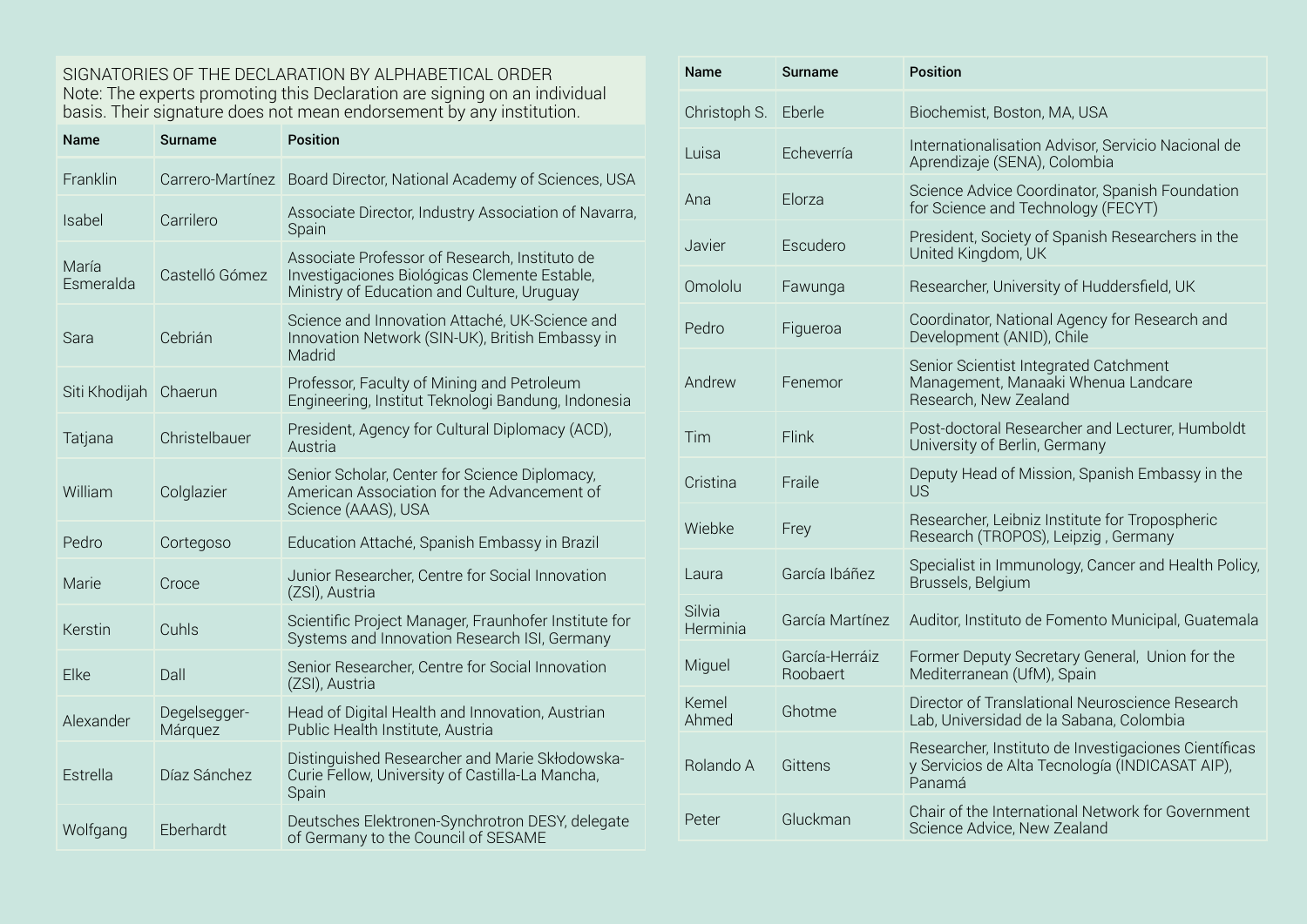| Name         | <b>Surname</b>          | <b>Position</b>                                                                                                                                                                 |  |
|--------------|-------------------------|---------------------------------------------------------------------------------------------------------------------------------------------------------------------------------|--|
| Didier       | Goosens                 | Head of Corporate Communication, Fonds National<br>de la Recherche, Luxembourg                                                                                                  |  |
| Robin        | Grimes                  | Professor, Imperial College London. Former Chief<br>Science Adviser, Foreign and Commonwealth Office<br>(FCO) of the United Kingdom, UK                                         |  |
| Nicole       | Grobert                 | Chief Scientific Advisor, Science Advice<br>Mechanism, European Commission                                                                                                      |  |
| Marga        | <b>Gual Soler</b>       | International Science Diplomacy Advisor,<br>Member of the Research, Innovation, and Science<br>Experts (RISE) High-Level Group to European<br>Commissioner Carlos Moedas, Spain |  |
| Adrián       | Gutiérrez               | Science and Technology Counsellor, CDTI<br>representative, Spanish Embassy in New Delhi,<br>India                                                                               |  |
| Claudia      | Guerrero                | Director of International Cooperation, Panama                                                                                                                                   |  |
| Jürgen       | Haberleithner           | Professor and Researcher, Universidad de Colima,<br>Mexico                                                                                                                      |  |
| Martina      | Hartl                   | Deputy Head of Department, Department of<br>International Research Cooperation and Science<br>Diplomacy, Federal Ministry for Education, Science<br>and Research, Austria       |  |
| John R.      | Helliwell               | Emeritus Professor of Chemistry, University of<br>Manchester, UK                                                                                                                |  |
| Ralf         | Hermann                 | Head, German Office for International Cooperation<br>in Vocational Education and Training (GOVET)                                                                               |  |
| Alma Cristal | Hernández-<br>Mondragón | Director, Science, Centers and Transfer of<br>Knowledge, SECTEI, México City Government                                                                                         |  |
| Mirabbos     | Hojamberdiev            | Research Professor, Department of Natural and<br>Mathematic Sciences, Turin Polytechnic University,<br>Uzbekistan                                                               |  |
| Viktoria     | Holler                  | Project Manager, Diplomatische Akademie Wien,<br>Austria                                                                                                                        |  |

| Name            | <b>Surname</b>                                                                 | <b>Position</b>                                                                                                                                               |  |
|-----------------|--------------------------------------------------------------------------------|---------------------------------------------------------------------------------------------------------------------------------------------------------------|--|
| Maximilian      | <b>Huck</b>                                                                    | Project manager, Diplomatische Akademie Wien,<br>Austria                                                                                                      |  |
| Niccolò         | lorno                                                                          | Science Officer, Swiss Federal Department Foreign<br>Affairs, Switzerland                                                                                     |  |
| <b>Borja</b>    | Izquierdo                                                                      | Director, International Science Department, Spanish<br>Foundation for Science and Technology (FECYT)                                                          |  |
| Agnieszka       | Jarzewicz                                                                      | Independent Expert for the European Commission                                                                                                                |  |
| Maria           | Josten                                                                         | Senior Scientific Officer, German Aerospace Center<br>/ Project Management Agency (DLR)                                                                       |  |
| Cyrus           | Kamau Kihuha                                                                   | Chief Analyst; Infrastructure, Information and<br>Communication Services; National Commission for<br>Science, Technology and Innovation, Republic of<br>Kenya |  |
| Malvina         | Karaj                                                                          | Technical Director of Pharmacy, Albania                                                                                                                       |  |
| Victoria        | Kayser-Cuny                                                                    | International Expert in Education, USA                                                                                                                        |  |
| Dirk-Jan        | Chief Science Officer, Ministry of Foreign Affairs,<br>Koch<br>The Netherlands |                                                                                                                                                               |  |
| Jacek<br>Łukasz | Kolanowski                                                                     | Principal Investigator, Institute of Bioorganic<br>Chemistry PAS in Poznan, and Vice-Chair-Elect<br>Polish Young Academy, Poland                              |  |
| Thomas          | König                                                                          | Head of Strategy and Scientific Services, Institute<br>for Advanced Studies Vienna, Austria                                                                   |  |
| Andriy          | Kozka                                                                          | Vice-President of International of Public Diplomacy<br>Mission, Ukraine                                                                                       |  |
| R. Andreas      | Kraemer                                                                        | Founder, Ecologic Institute, European Union                                                                                                                   |  |
| Olga            | Krasnyak                                                                       | Lecturer in International Studies, Underwood<br>International College, Yonsei University, Korea                                                               |  |
| Radenka         | Krsmanović<br>Whiffen                                                          | Marie Skłodowska-Curie Individual Fellow, ENEA<br>Casaccia Research Centre, Rome, Italy                                                                       |  |
| Elisabeth       | Kubin                                                                          | Postdoctoral Researcher in Physical and Biological<br>Oceanography, National Institute of Oceanography<br>and Applied Geophysics (OGS), Italy                 |  |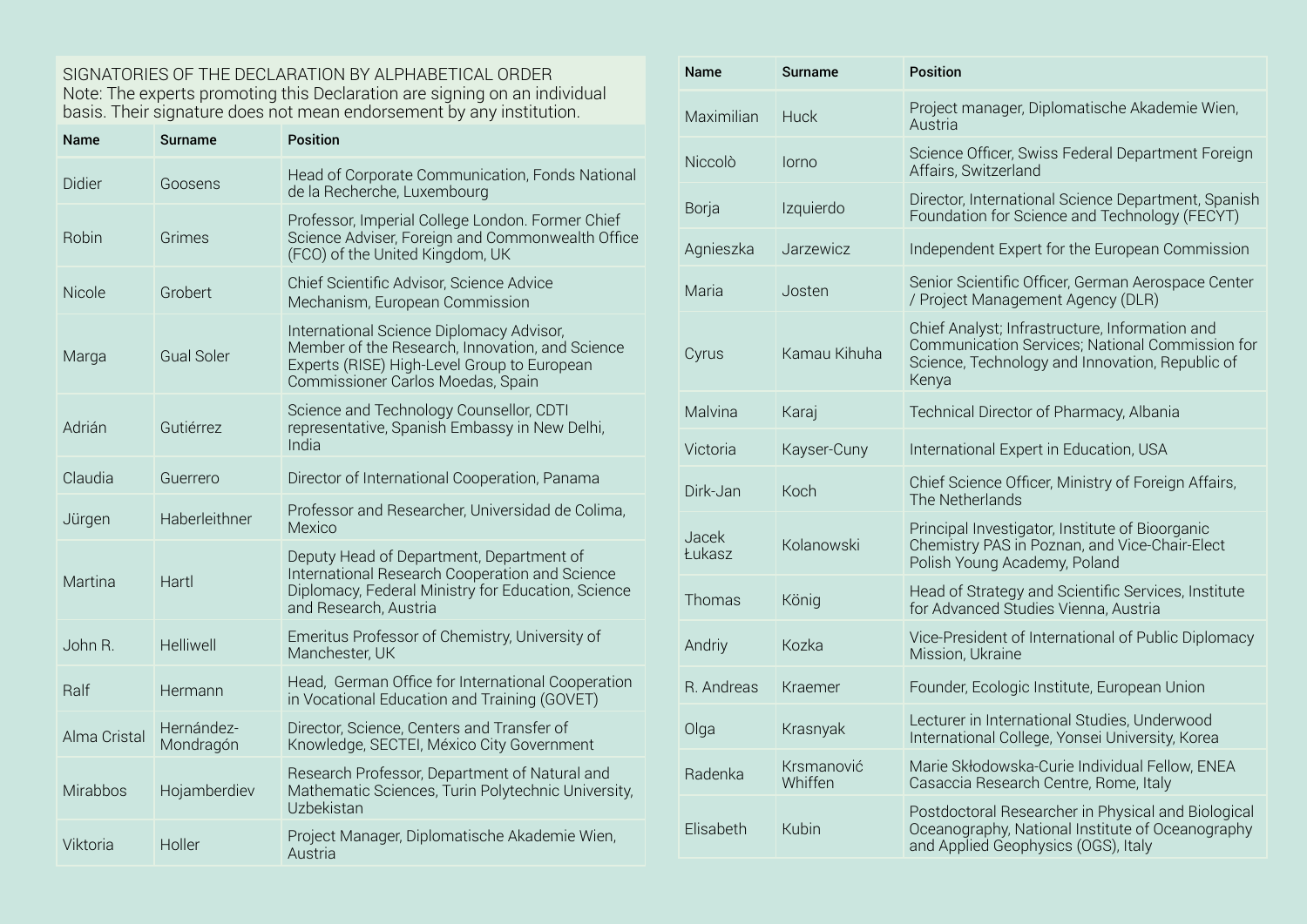| Name        | <b>Surname</b> | <b>Position</b>                                                                                                                             |
|-------------|----------------|---------------------------------------------------------------------------------------------------------------------------------------------|
| Stefan      | Kuhlmann       | Professor, University of Twente, the Netherlands                                                                                            |
| Léonard     | Laborie        | Researcher, CNRS, Deputy Coordinator of the<br>Horizon 2020 project "Inventing a shared science<br>diplomacy for Europe" (InsSciDE), France |
| Luis Miguel | Lacerda        | President, Portuguese Association of Researchers<br>and Students in the UK, UK                                                              |
| Izaskun     | Lacunza        | Head of Unit, Spanish Foundation for Science and<br>Technology (FECYT)                                                                      |
| Lorena      | Lamas          | PhD in International Relations, Researcher<br>of International Cooperation for Sustainable<br>Development, Uruguay                          |
| Angela      | Liberatore     | Head of Unit, Social Sciences and Humanities,<br>European Research Council Executive Agency                                                 |
| David       | Mandelweit     | Researcher, Universidad Complutense de Madrid,<br>Spain                                                                                     |
| Júlia       | Mascarello     | Master Student, Federal University of Santa<br>Catarina, Brazil                                                                             |
| Katja       | Mayer          | Scientific Project Manager, Centre for Social<br>Innovation (ZSI), Austria                                                                  |
| Claire      | Mays           | Executive Director, Horizon 2020 project "Inventing<br>a shared science diplomacy for Europe" (InsSciDE),<br>France                         |
| Peter       | McGrath        | Coordinator, Science Policy/Science Diplomacy<br>Programme, The World Academy of Sciences<br>(TWAS), Italy                                  |
| Lorenzo     | Melchor        | EU Science Advice and Diplomacy Officer, Spanish<br>Foundation for Science and Technology (FECYT)                                           |
| Margoth     | Mena Young     | Researcher, Universidad de Costa Rica, Costa Rica                                                                                           |
| Nadia       | Meyer          | Senior Scientific Officer, German Aerospace Center<br>/ Project Management Agency (DLR)                                                     |

| Name                      | Surname              | <b>Position</b>                                                                                                                                                     |
|---------------------------|----------------------|---------------------------------------------------------------------------------------------------------------------------------------------------------------------|
| Alexandra                 | Middleton            | Assistant Professor, University of Oulu, Finland                                                                                                                    |
| James                     | Moran                | Ambassador, Associate Senior Fellow, Centre for<br>European Policy Studies, Belgium                                                                                 |
| Pier<br>Francesco         | Moretti              | Consiglio Nazionale delle Ricerche (CNR), Italy                                                                                                                     |
| Felix                     | Moronta-Barrios      | Programme Specialist, ICGEB Biosafety. Full<br>Member of the Global Young Academy. Vice-<br>Director of Persea Foundation                                           |
| Maria<br>Ángela<br>Lorena | Mosquera<br>Montoya  | International Relations Adviser, Colombian National<br>Police                                                                                                       |
| Jan Marco                 | Müller               | Head of Directorate Office, Coordinator for Science<br>to Policy and Science Diplomacy, International<br>Institute for Applied Systems Analysis (IIASA),<br>Austria |
| <b>Dicky</b>              | Muslim               | Associate Professor, Universitas Padjadjaran<br>(UNPAD), Indonesia                                                                                                  |
| Bashirullah               | Najimi               | Transform Fund Specialist, The Islamic<br>Development Bank (IsDB), Division of Science,<br>Technology and Innovation (IDB-STI), Saudi Arabia                        |
| Suryesh K                 | Namdeo               | Programme Officer, DST Centre for Policy Research,<br>Indian Institute of Science (IISc), Bangalore, India                                                          |
| Ababacar<br>Sadick        | Ndoye                | Chairman, Partner Relations Commission,<br>Académie Nationale des Sciences et Techniques du<br>Sénégal                                                              |
| Mona                      | Nemer                | Chief Scientific Advisor to Canada's Prime Minister,<br>Canada                                                                                                      |
| Eduardo                   | Oliver               | Secretary-General, Network of Associations of<br>Spanish Researchers and Scientists Abroad<br>(RAICEX), Spain                                                       |
| Miguel                    | Oliveros             | Cultural and Scientific Diplomatic Counselor,<br>Spanish Embassy in London                                                                                          |
| Gonzalo                   | Ordoñez<br>Matamoros | Assistant Professor, University of Twente, the<br>Netherlands                                                                                                       |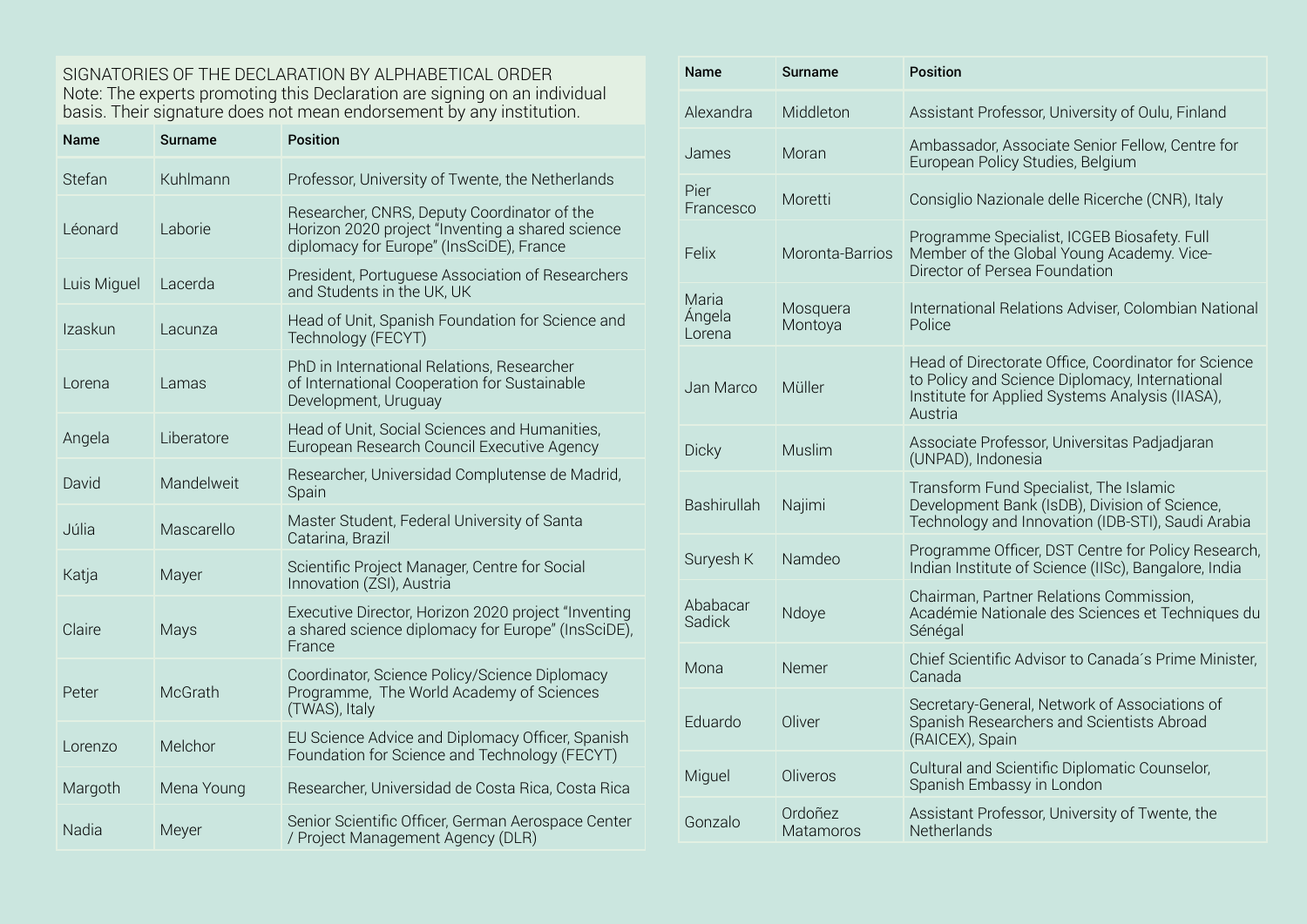| Name             | <b>Surname</b>         | <b>Position</b>                                                                                                    |  |
|------------------|------------------------|--------------------------------------------------------------------------------------------------------------------|--|
| Farah            | Ouechtati              | Researcher and Lecturer, Sorbonne University,<br>France                                                            |  |
| Miriam           | Palacios-<br>Callender | Visiting Researcher, Global Health and Social<br>Medicine, King's College London, UK                               |  |
| Florencia        | Paoloni                | Science and Technology Secretary, Italian - Latin<br>America International Organization (IILA), Roma,<br>Italy     |  |
| Daney<br>Ricardo | Pérez Valeriano        | Head of International Relations, Instituto Finlay de<br>Vacunas, Cuba                                              |  |
| Marinella        | Perosa                 | Trieste, Italy                                                                                                     |  |
| Minh-Hà          | Pham                   | Vice President for International Relations,<br>Université PSL, France                                              |  |
| Steven           | Phipps                 | Senior Research Fellow, University of Tasmania,<br>Australia                                                       |  |
| Sergiu           | Porcescu               | Founder, Knowledge HUB Moldova, Moldova                                                                            |  |
| Carlos           | Quintana               | National Manager for China and Russia, The Centre<br>for the Development of Industrial Technology<br>(CDTI), Spain |  |
| Rémi             | Quirion                | Chief Scientist of Québec, Gouvernment du Québec,<br>Canada                                                        |  |
| Alexander        | Raer                   | PhD Candidate, University of Tübingen, Germany                                                                     |  |
| Moaz ur          | Rahman                 | Principal Scientist, National Institute for<br>Biotechnology and Genetic Engineering (NIBGE),<br>Pakistan          |  |
| Pauline          | Ravinet                | Assistant Professor, University of Lille, France                                                                   |  |
| Jonas            | Reiche-Weiland         | Academic Coordinator, Arab-German Young<br>Academy, Germany                                                        |  |
| Margarida        | Ribeiro                | Policy Officer, DG Research and Innovation,<br>European Commission                                                 |  |

| Name              | <b>Surname</b>  | <b>Position</b>                                                                                                                                |  |
|-------------------|-----------------|------------------------------------------------------------------------------------------------------------------------------------------------|--|
| Gilda Maria       | Rodrigues Lopes | Researcher, Centre for Marine and Environmental<br>Research (CIMA), University of Algarve, Portugal                                            |  |
| Alexis            | Roig            | CEO, SciTech DiploHub - the Barcelona Science<br>and Technology Diplomacy Hub, Spain                                                           |  |
| Marco             | Rondón Robles   | Biologist, Servicio Nacional de Áreas Naturales<br>Protegidas (SERNANP), Perú                                                                  |  |
| Raquel            | Saiz            | Director of Strategy and Analysis, Asociación<br>Española de Bioempresas (ASEBIO), Spain                                                       |  |
| Daniel            | Santos          | Head of Department of Physics, University of<br>Oviedo, Spain                                                                                  |  |
| Gulsen            | Saray           | Lecturer, HBVU University, Turkey                                                                                                              |  |
| Wagdy             | Sawahel         | Research Professor, National Research Centre<br>(NRC), Egypt                                                                                   |  |
| Zehra             | Sayers          | Professor, Faculty of Engineering and Natural<br>Sciences, Sabancı University, Turkey                                                          |  |
| Klaus             | Schuch          | Scientific Director, Centre for Social Innovation<br>(ZSI), Austria                                                                            |  |
| Seyed             | Shahmy          | Senior Scientist, National Science and Technology<br>Commission, Sri Lanka                                                                     |  |
| Mostafa<br>Moonir | Shawray         | Vice-Chair, Marie Curie Alumni Association (MCAA)                                                                                              |  |
| Fernando          | Simón           | Director, Spanish Coordinating Centre for Health<br>Alerts and Emergencies                                                                     |  |
| Paramdeep         | Singh           | Associate Professor, Baba Farid University of<br>Health Sciences, India                                                                        |  |
| Daniëlla          | Smit            | Project Officer in Maritime Safety and Security<br>and Disaster Risk Management, Indian Ocean Rim<br>Association (IORA) Secretariat, Mauritius |  |
| Anna              | Soliguer Guix   | PhD Student, Information and Knowledge Society,<br>Open University of Catalunya (UOC), Spain                                                   |  |
| Grigore           | Stamatescu      | Associate Professor, Department of Automation<br>and Industrial Informatics, University "Politehnica"<br>of Bucharest, Romania                 |  |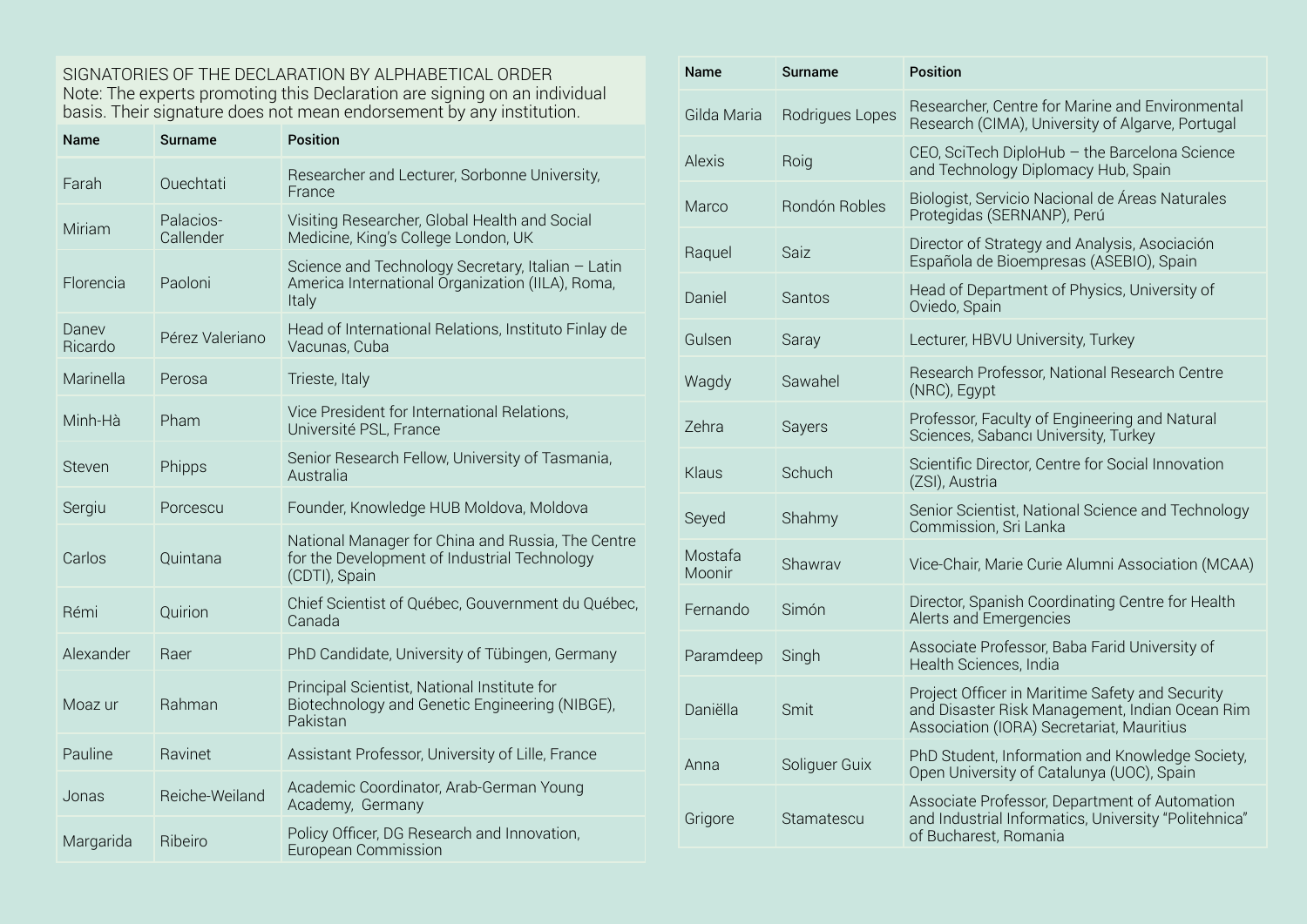| <b>Name</b>     | <b>Surname</b>      | <b>Position</b>                                                                                                                                                                          | Alexandra           | Vorobiova<br>Belova |
|-----------------|---------------------|------------------------------------------------------------------------------------------------------------------------------------------------------------------------------------------|---------------------|---------------------|
| Verónica        | Suárez              | Head of Institutional Relations, Agencia Uruguaya<br>de Cooperación Internacional, Presidencia de la<br>República Oriental del Uruguay                                                   | Kaustubh R. Wadekar |                     |
| Abdel<br>Nasser | Tawfik              | Professor of Physics, Nile University (NU), Egypt                                                                                                                                        |                     |                     |
| Chaibi M.       | Thameur             | Director of Research, Institut National de<br>Recherche en Génie Rural Eaux et Forêts<br>(INRGREF), Tunisia                                                                              | Tom<br>Claudia      | Wang<br>Widmaier I  |
| Francesca       | Tolve               | Office for European and International Relations<br>National Research Council of Italy (CNR), Italy                                                                                       | Natalie<br>Akadiri  | Yessoufou           |
| Ramón           | Torrent             | President of OBREAL, Coordinator of EULAC Focus                                                                                                                                          |                     |                     |
| Mario           | Torres              | Director, European Institute of International Studies,<br>Sweden                                                                                                                         | Mitchell            | Young               |
| <i>Ivonne</i>   | Torres-Atencio      | Director, Department of Pharmacology, Faculty of<br>Medicine, University of Panama, Panama                                                                                               | Lassina             | Zerbo               |
| Moctar          | Touré               | Vice-President, The World Academy of Sciences<br>(TWAS), Italy                                                                                                                           |                     |                     |
| Riccardo        | Trobbiani           | Project Researcher, United Nations University<br>Institute on Comparative Regional Integration<br>Studies (UNU-CRIS), Belgium                                                            |                     |                     |
| Luk             | Van Langenhove      | Scientific Coordinator, Horizon 2020 Project<br>"European Leadership for Cultural, Science and<br>Innovation Diplomacy" (EL-CSID), Belgium                                               |                     |                     |
| Peter           | Vangsbo             | Executive Director, Innovation Center Denmark,<br>Danish Embassy to Korea                                                                                                                |                     |                     |
| David           | Velázquez           | Communication Officer, EU Polar-net, Alfred<br>Wegener Institute, Germany                                                                                                                |                     |                     |
| Yoan Israel     | Viamonte<br>Garrido | SciTechIntel Consulting Services, Ecuador                                                                                                                                                |                     |                     |
| Petrica         | Vizureanu           | Director, Department of Technologies and<br>Equipment for Materials Processing, Faculty of<br>Materials Sciences & Engineering, Gheorghe Asachi<br>Technical University of Iasi, Romania |                     |                     |

| Name                      | Surname             | <b>Position</b>                                                                                                                                             |
|---------------------------|---------------------|-------------------------------------------------------------------------------------------------------------------------------------------------------------|
| Alexandra                 | Vorobiova<br>Belova | Predoctoral Researcher, Department of Historical<br>Sciences and Musicology, Milá y Fontanals<br>Institute, The Spanish National Research Council<br>(CSIC) |
| Kaustubh R.               | <b>Wadekar</b>      | i-M Tech Student & NPTEL-SWAYAM Coordinator,<br>Institute of Chemical Technology (ICT) Mumbai -<br>IndianOil Odisha Campus (IOC) Bhubaneswar, India         |
| Tom                       | Wang                | Former Director, Centre for Science Diplomacy,<br>American Association for the Advancement of<br>Science (AAAS), USA                                        |
| Claudia<br><b>Natalie</b> | Widmaier Müller     | Foreign Trade Technician, Uruguayan National<br>Customs                                                                                                     |
| Akadiri                   | Yessoufou           | Associate Professor, University of Abomey-Calavi,<br>Benin                                                                                                  |
| Mitchell                  | Young               | Assistant Professor, Charles University, Czech<br>Republic                                                                                                  |
| Lassina                   | Zerbo               | Executive Secretary, Comprehensive Nuclear-Test-<br>Ban Treaty Organization (CTBTO)                                                                         |